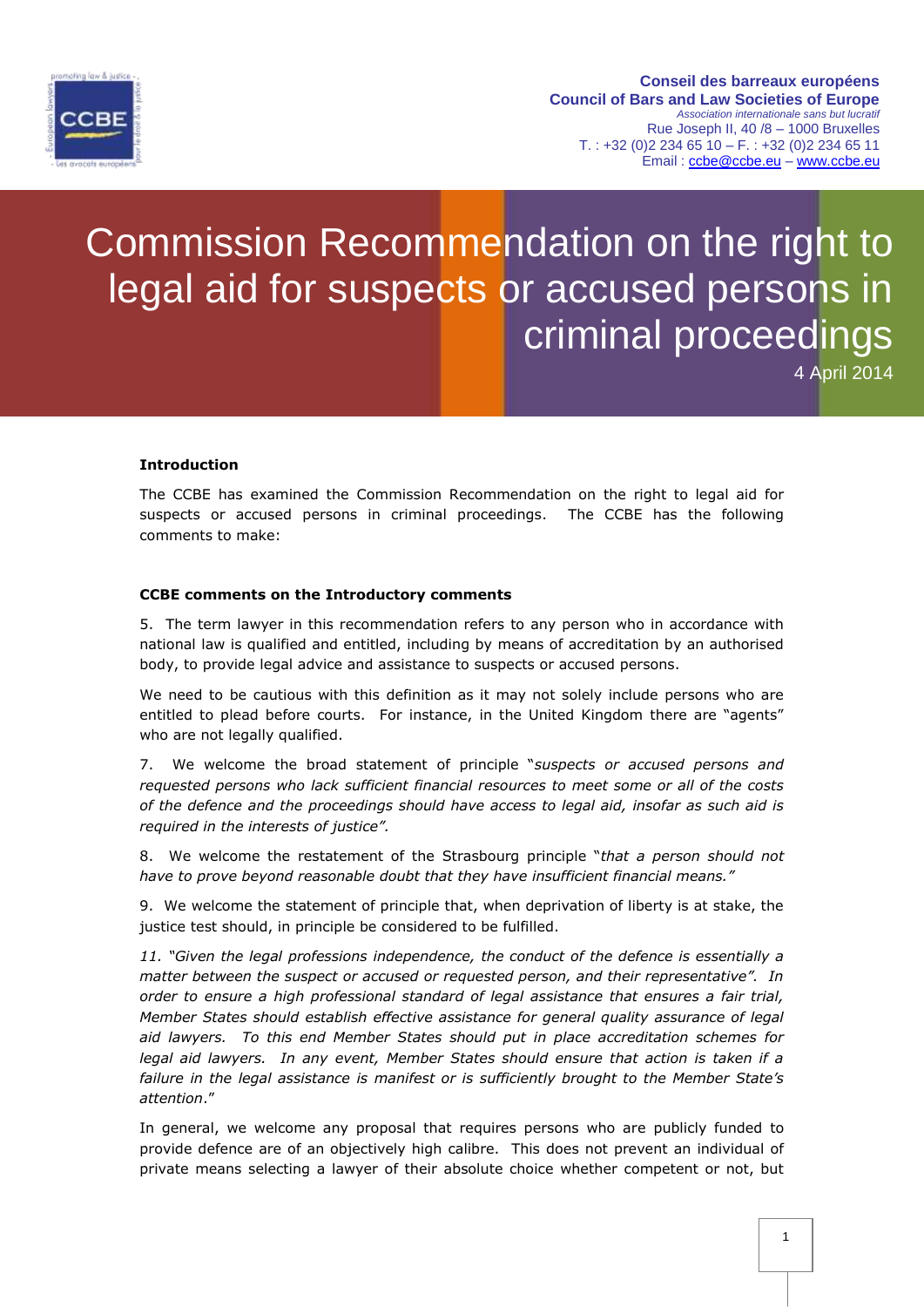does at least ensure that those in receipt of public funds have manifested a competence and commitment in the practise of criminal law.

13. "*Given the importance of confidence between lawyer and client the relevant competent authority should as far as possible have regard to the preference and wishes of the suspect or accused person in the choice of his legal aid lawyer*". The CCBE notes that it has been recognised in the case law of the European Court of Human Rights that they may override those wishes where there are relevant and sufficient grounds for holding this as necessary in the interests of justice. With this in mind, this is a balanced statement of the issue and we welcome it.

17. "*Within 48 months after notification of this recommendation, the Commission should assess if any further action, including legislative measures, is needed in order to ensure that the objectives of this recommendation are fully met."*

We are disappointed that an important constituent element of the procedural safeguards package which was firstly severed from Measure C to become C2, then dropped to below the level of a Directive to a Recommendation, is now not to be reviewed for a further four years after the recommendation is adopted.

## **Comments on the Recommendations**

2. We welcome the fact that the right to legal aid applies from the time a person is first suspected.

3. "*Member States should take appropriate measures to ensure that suspects or accused persons and requested persons are entitled to receive effective legal aid to ensure the right to a fair trial in accordance with this Recommendation.*"

We welcome this expression as concentrating on the quality of the representation that is to be provided rather than simply on the fact of nominal or token representation.

4. "*Suspects or accused persons and requested persons should, as a minimum, be granted legal aid if they lack sufficient financial resources to meet some or all of the costs of the defence and the proceedings as a result of their economic situation (means test) and/or when such aid is required in the interests of justice (merits test).*"

We do not believe it fair that an accused person is required to pay some of the costs of their defence. That might in effect become a deterrent to seeking legal aid at all depending on the scale of the contribution.

An alternative way of looking at this possibility however is that persons who might otherwise appear to be automatically excluded from legal aid could at least be legally aided after a particular level of expenditure has been incurred.

5. We welcome the fact that a person who is denied legal aid, or the legal aid lawyer provided to them is providing insufficient legal assistance, should have an opportunity to complain. The complaint process however is very vaguely addressed.

6. We welcome that the means test is to be examined on the basis of all objective factors, and that a child should not be denied legal aid because of the assets of their parent.

7. Similarly the entire household asset should not be taken into account where the household are not in harmony.

9. Again on the basis that this potentially would extend legal aid to persons who might at first analysis appear to have substantial means is to be welcomed.

11. We welcome the fact that all relevant circumstances are to be considered in the merits test.